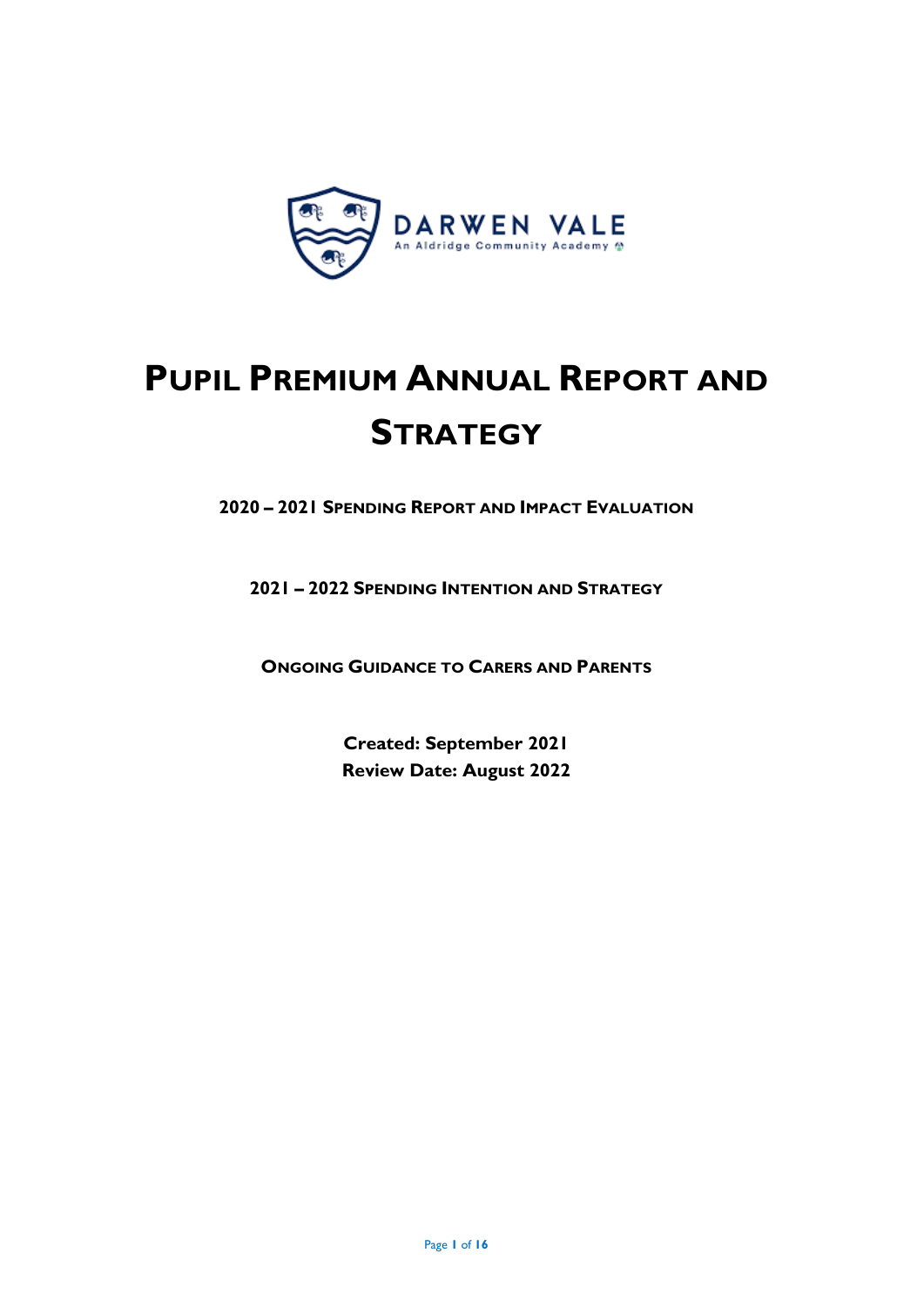# **Glossary of Key Terms**

| <b>Pupil Premium (PP)</b>                             | The Pupil Premium (PP) is additional funding provided by the<br>government, based on the number of students attending the<br>school from disadvantaged backgrounds. This is targeted at<br>'Ever 6' students, looked after and previously looked after<br>children and those whose parent(s) work in the UK armed<br>services. |  |  |
|-------------------------------------------------------|--------------------------------------------------------------------------------------------------------------------------------------------------------------------------------------------------------------------------------------------------------------------------------------------------------------------------------|--|--|
| "Disadvantaged" Child                                 | Any student who meets the criteria for Pupil Premium funding.                                                                                                                                                                                                                                                                  |  |  |
| <b>Free School Meals (FSM)</b>                        | This term means both:<br>The meal itself that can be eaten at any point during the<br>school day.<br>Is an indicator for a student at primary or secondary<br>school age whose household total income is less than<br>£16 190. This entitles the student to receive a free<br>daily meal at school.                            |  |  |
| <b>High Level Teaching</b><br><b>Assistant (HLTA)</b> | Higher Level Teaching Assistants do all the things that regular<br>teaching assistants do but they have an increased level of<br>responsibility. They may have specialist subject knowledge and<br>may be specifically deployed to subjects such as maths, English<br>and mcience.                                             |  |  |
| "Ever 6" Child                                        | A student who is entitled to free school meals in the current<br>school year or has been in any of the preceding six years.                                                                                                                                                                                                    |  |  |
| <b>DfE</b>                                            | The Department for Education                                                                                                                                                                                                                                                                                                   |  |  |
| <b>Progress 8</b>                                     | Progress 8 measures a student's progress between Key Stage 2<br>and Key Stage 4 across eight key subjects. It shows whether<br>students have performed to expectation, based on a value-<br>added measure using Key Stage 2 English and maths as a<br>baseline.                                                                |  |  |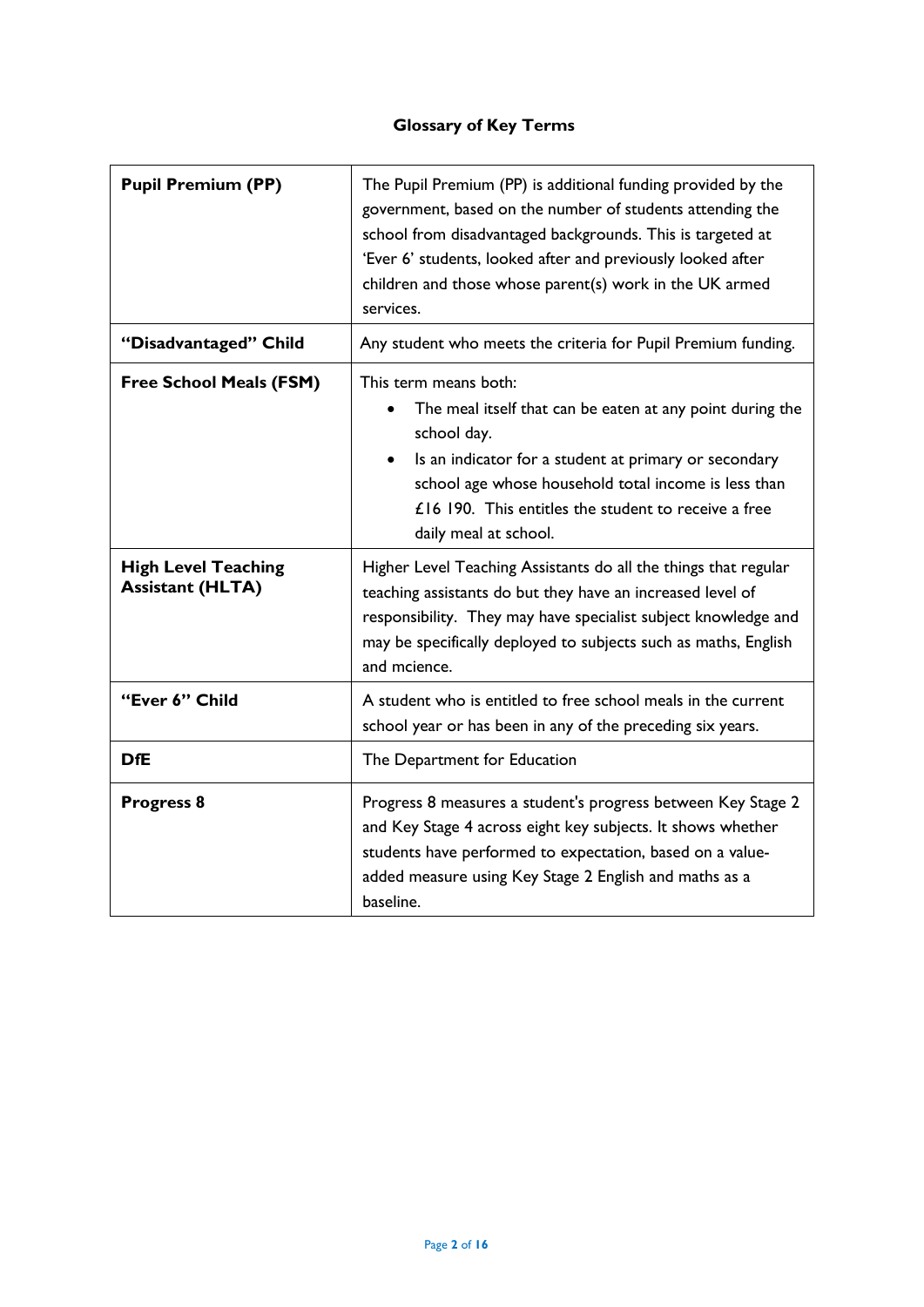# **Context**

Darwen Vale High School is an 11 – 16 community school with 920 students on roll (as of September 2021). The breakdown of students categorised as Pupil Premium is highlighted below. Throughout this report, students will be presented as 'disadvantaged' and 'non-disadvantaged'. These are the terms currently used by the Department for Education (DfE) and associated stakeholders.

| Year                                         | <b>Status</b>                   | No in Year<br><b>Group</b> | % of year<br>group |
|----------------------------------------------|---------------------------------|----------------------------|--------------------|
| 7                                            | <b>PP</b>                       | 87                         | 41.04%             |
|                                              | Non-PP                          | 125                        |                    |
|                                              | PP                              | 86                         | 35.39%             |
| 8                                            |                                 | 159                        |                    |
| 9                                            | <b>PP</b>                       | 73                         | 38.22%             |
|                                              | Non-PP                          | <b>119</b>                 |                    |
| 10                                           | <b>PP</b>                       | 65                         | 39.63%             |
|                                              | Non-PP                          | 100                        |                    |
|                                              | PP                              | 56                         | 40.58%             |
| $\mathbf{I}$                                 | Non-PP                          | 82                         |                    |
| <b>Total Disadvantaged at</b><br><b>DVHS</b> |                                 | 367                        | 38.71%             |
|                                              | <b>Disadvantaged Nationally</b> | 38%                        |                    |

## **What is the Pupil Premium?**

The *Pupil Premium* (PP) is an additional funding provided by the government from the Department for Education (DfE) to enhance the education of the most socio-economically deprived students as identified by those with an entitlement to Free School Meals (FSM) and those students in care (CLA). Currently there are 4 students whose parents serve in the military and support for students whose parents serve in the military is also provided through the Pupil Premium.

The guidelines for how to spend this additional funding are to use local and national research-driven initiatives:

- to **change the culture** of a school where there are gaps in the successes of less–advantaged students;
- to **improve the experience** of learning of all students in a way that specifically benefits less– advantaged students and;
- to **put in place additional support** that targets specific students who are less likely to succeed if unsupported.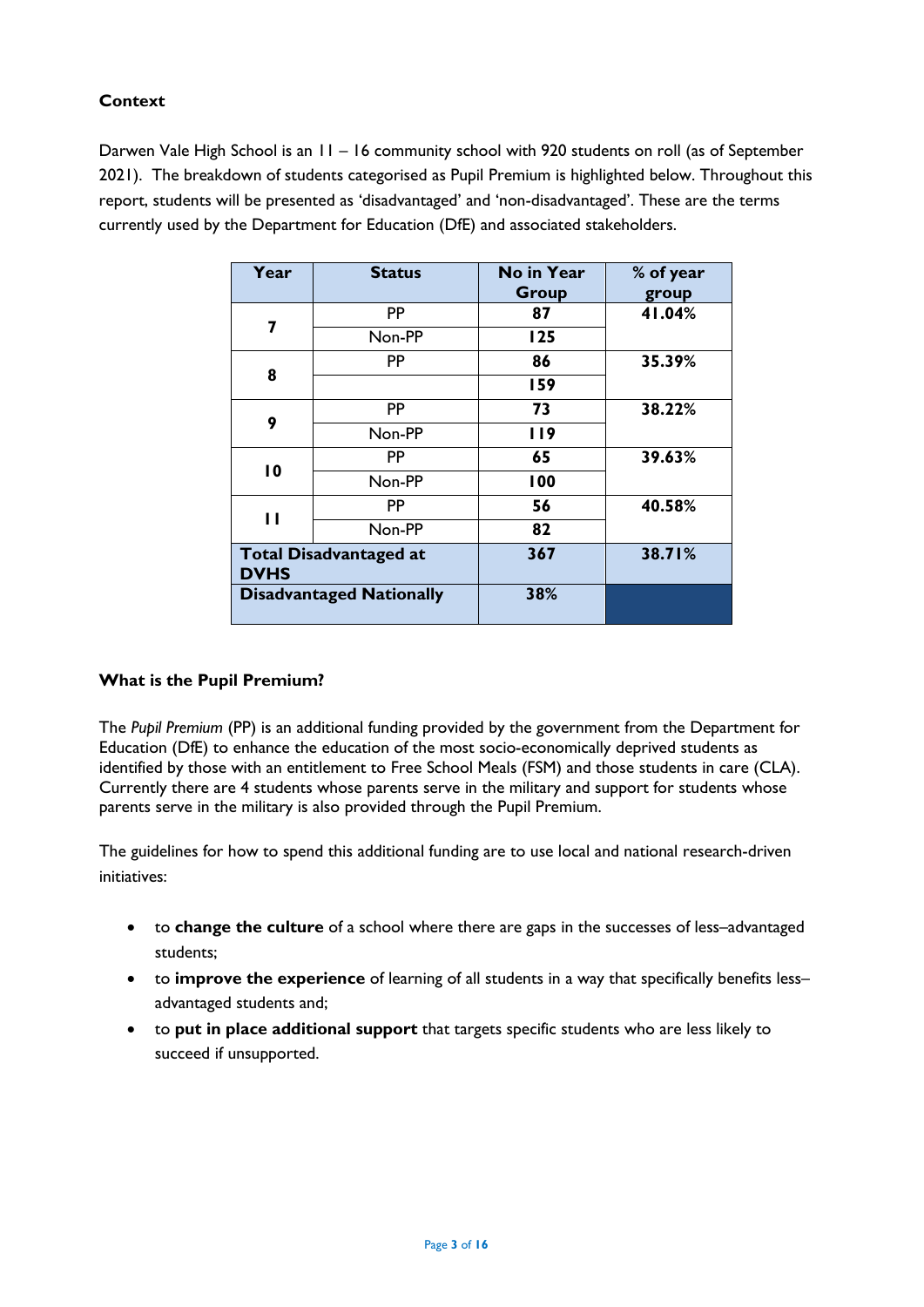### **Pupil Premium Income at DVHS**

|                  | <b>National Pupil Premium</b><br><b>Allocation per Student</b> | <b>DVHS Total</b>               |                             |
|------------------|----------------------------------------------------------------|---------------------------------|-----------------------------|
|                  | <b>Disadvantaged Students</b>                                  | Looked After<br><b>Students</b> | <b>Pupil Premium Income</b> |
| $2013 -$         | £                                                              | 900                             | £                           |
| 2014             | 900                                                            |                                 | 323 100                     |
| $2014 -$         | £                                                              | 1900                            | £                           |
| 2015             | 935                                                            |                                 | 294 476                     |
| $2015 -$         | £                                                              | 1900                            | £                           |
| 2016             | 935                                                            |                                 | 302 000                     |
| $2016 -$         | £                                                              | 1900                            | 346 690                     |
| 2017             | 935                                                            |                                 | £                           |
| $2017 -$         | £                                                              | 1900                            | £                           |
| 2018             | 935                                                            |                                 | 331 569                     |
| $2018 -$         | £                                                              | 1900                            | £                           |
| 2019             | 935                                                            |                                 | 331 956                     |
| $2019 -$         | £                                                              | 1900                            | £                           |
| 2020             | 935                                                            |                                 | 341 275                     |
| $2020 -$         | £                                                              | 2 3 4 5                         | £                           |
| 2021             | 955                                                            |                                 | 327 565                     |
| $2021 -$<br>2022 | 955                                                            | 2 3 4 5                         | 337,115<br>£                |

The total income from the Pupil Premium that DVHS receives each year is given below.

### **Rationale**

Our number one priority in 2021-22 is to close the gap between the achievement (in both progress and attainment) of students of disadvantaged backgrounds with those from non-disadvantaged backgrounds. Informed by national research, the key factor in achieving this is a **relentless** drive to **improve the quality of teaching and learning** in classrooms, a deep layer of pastoral support and academic catch-up to mitigate the impact of the Covid-19 school closures for all PP students and ensure that attainment gap continues to narrow in all areas. To improve the "universal offer" – the experience of all our students – is paramount. Where this is not sufficient to close achievement gaps, we have developed additional intervention and care that allows all students, but particularly those of disadvantaged backgrounds, to succeed.

#### **Barriers to Educational Achievement for Disadvantaged Students**

There are many barriers that disadvantaged students face when compared with their more advantaged peers. These include:

- Lower than average attendance
- Lack of structured support networks
- Low self-esteem and resilience
- Low starting points in literacy and numeracy
- Fewer opportunities at home for cultural and arts experiences
- Lower aspirations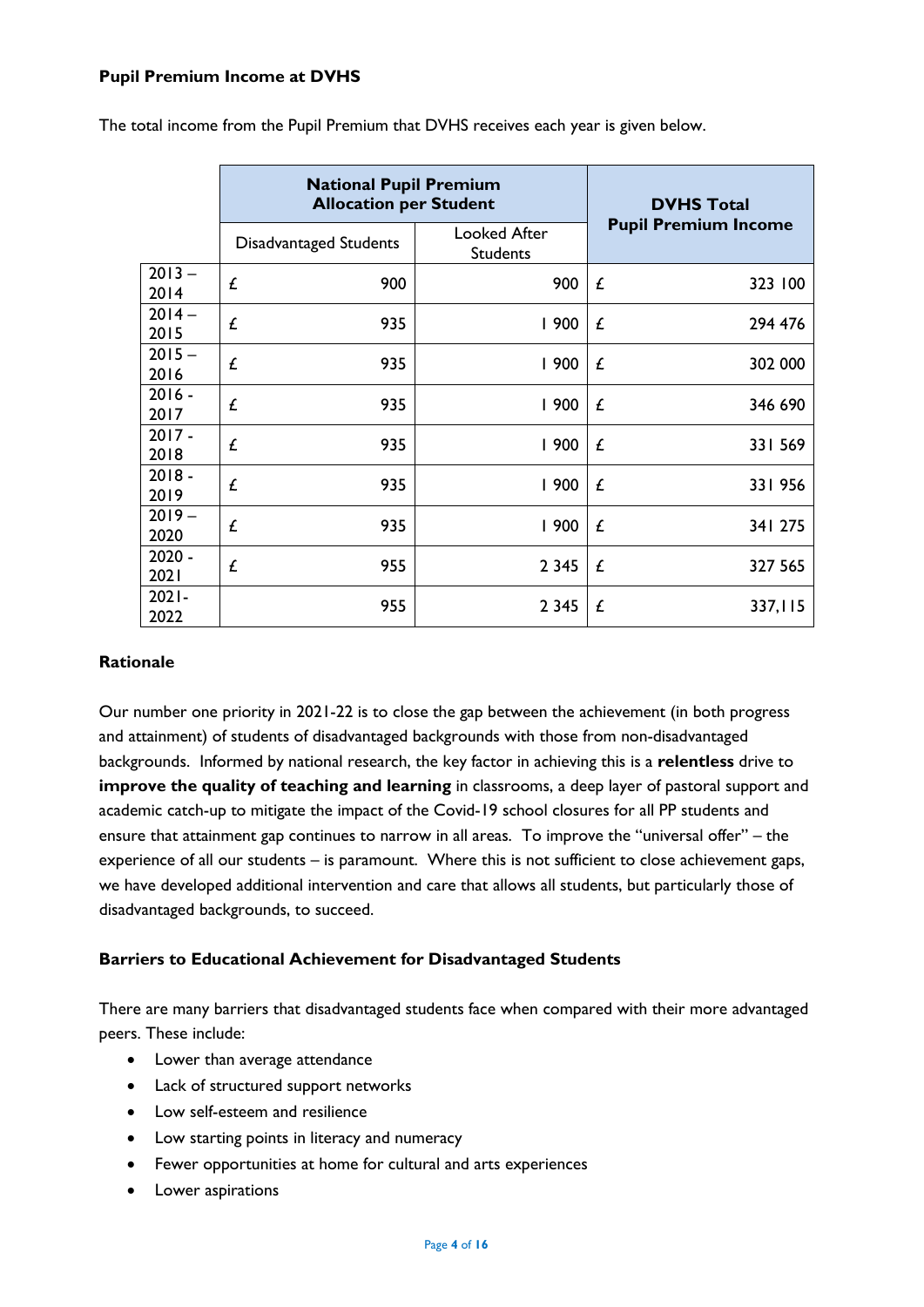• Lack of opportunity for academic support at home

The Pupil Premium strategy at DVHS aims to reduce and remove these barriers to enable these students to achieve as well as their more advantaged peers, both locally and nationally.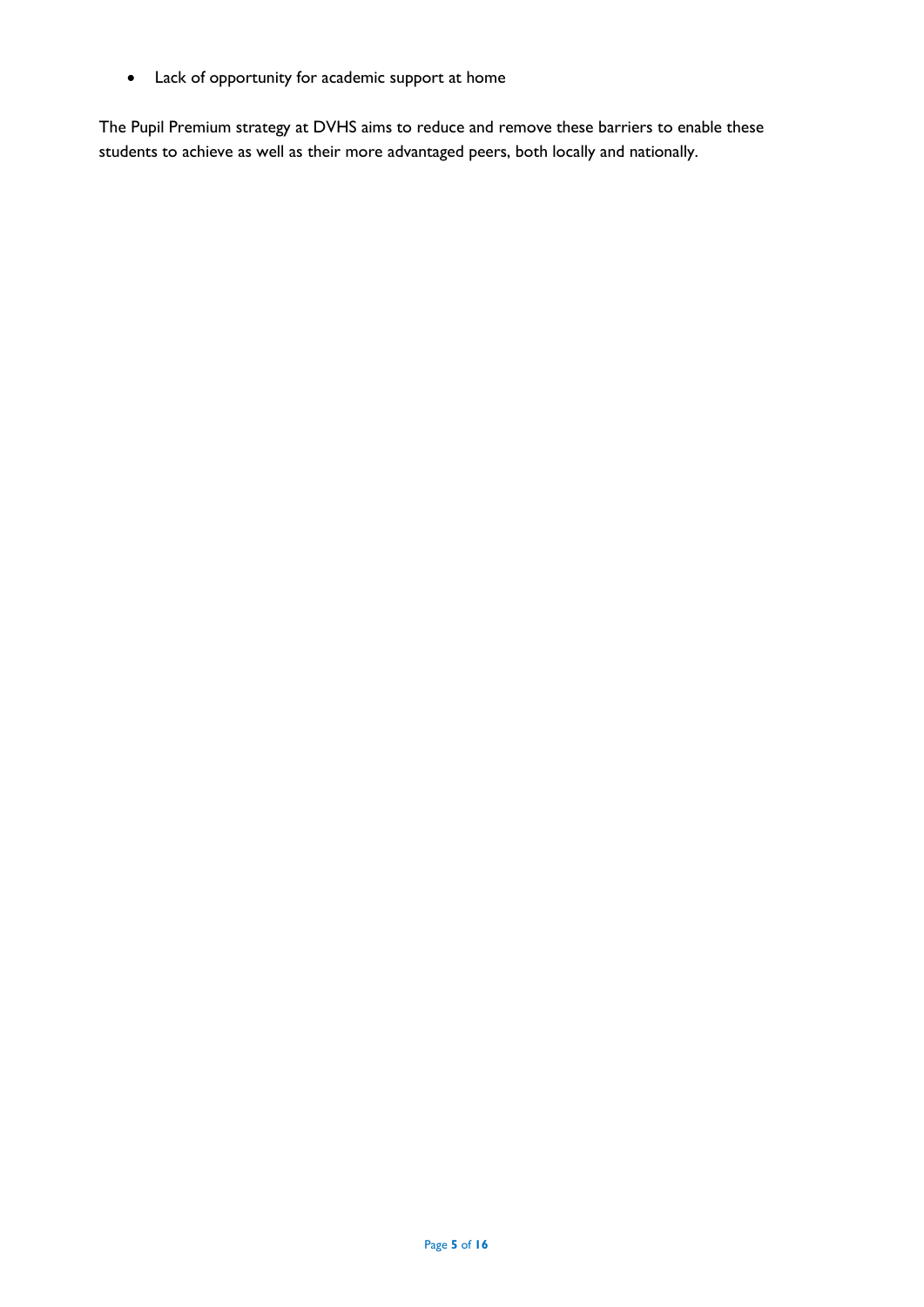## **Attainment of PP Students**

|               | <b>GCSE Attainment Including English &amp;</b><br><b>Maths</b> | <b>Disadvantaged Gap</b> |          |
|---------------|----------------------------------------------------------------|--------------------------|----------|
|               | <b>PP Students</b>                                             | <b>Non- PP Students</b>  |          |
|               | $9 - 4$ English & Maths %                                      |                          |          |
| $2016 - 2017$ | 27.27                                                          | 62.20                    | $-34.92$ |
| $2017 - 2018$ | 20.83                                                          | 56.07                    | $-35.24$ |
| $2018 - 2019$ | 47.06                                                          | 72                       | $-24.94$ |
| 2019 - 2020   | 42                                                             | 86.59                    | $-45$    |
| 2020-2021     | 68.83                                                          | 87.5                     | $-18.67$ |

|                            | $2018 -$<br>2019<br>(DVHS) | $2019 - 2020$<br>(DVHS) |           | 2020-2021 (DVHS) |          |
|----------------------------|----------------------------|-------------------------|-----------|------------------|----------|
|                            | Gap                        | Gap                     | <b>PP</b> | Non-PP           | Gap      |
| $9 - 4$ English<br>& Maths | $-24.94$                   | -45                     | 62.34     | 80               | $-17.66$ |
| English $9 - 4$            | $-24.55%$                  | $-29.8%$                | 68.83     | 87.5             | $-18.67$ |
| Maths $9 - 4$              | $-29.02$                   | $-44.68$                | 71.43     | 86.25            | $-14.82$ |

|               | <b>Attainment Including Maths &amp; English</b>         | Gap |        |  |  |
|---------------|---------------------------------------------------------|-----|--------|--|--|
|               | <b>DVHSPP</b><br><b>National</b><br><b>All students</b> |     |        |  |  |
|               | Achieving 9 - 4 Including Maths & English               |     |        |  |  |
| $2016 - 2017$ | 27.27%                                                  | 63% |        |  |  |
| $2017 - 2018$ | 20.83%                                                  | 63% | $-42%$ |  |  |
| $2018 - 2019$ | 47.06%                                                  | 63% | $-16%$ |  |  |
| $2019 - 2020$ | 42%                                                     | 79% |        |  |  |
| 2020-2021     | 68.83%                                                  |     |        |  |  |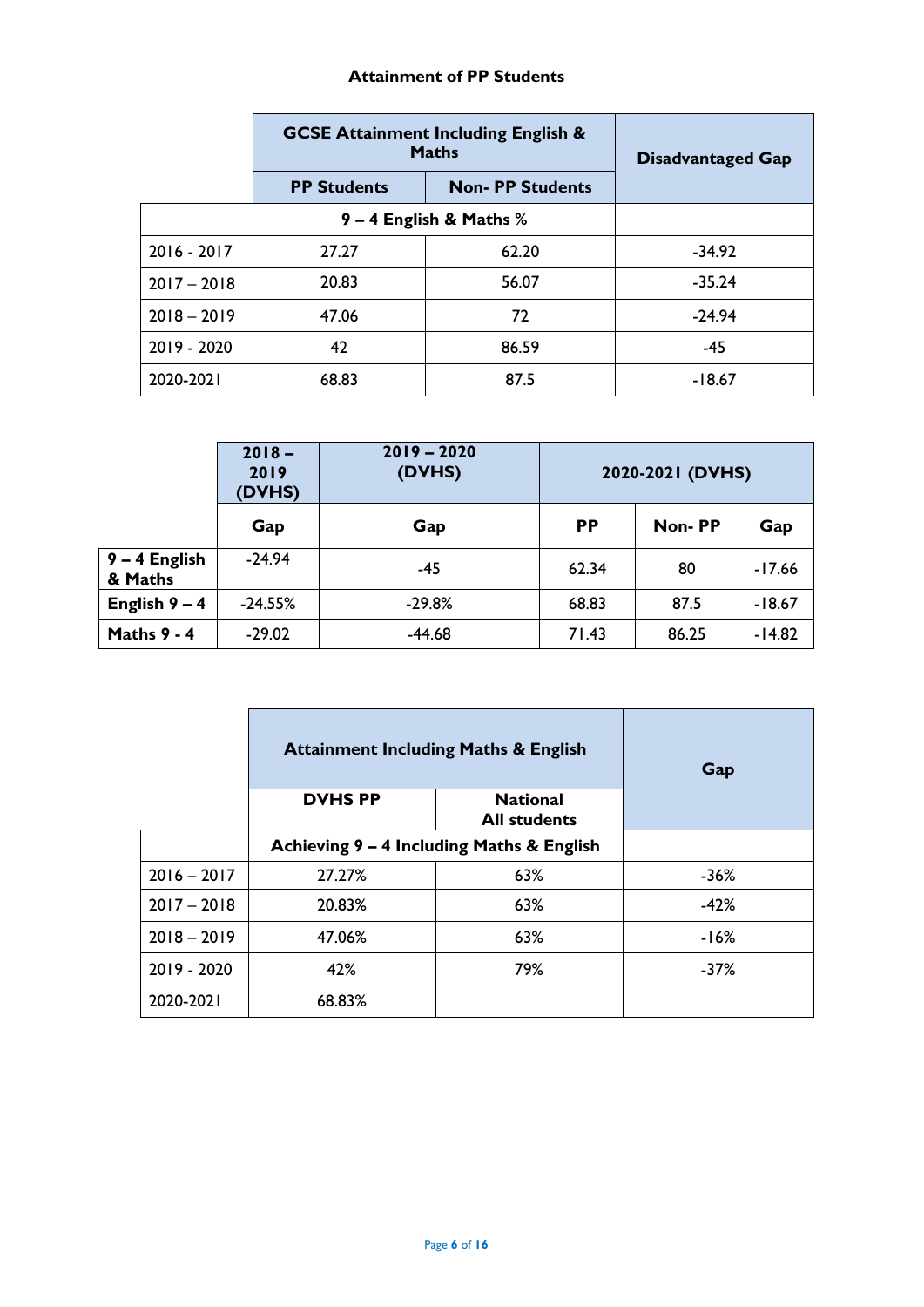# **The Impact of Specific Initiatives in 2020 - 2021**

The initiatives that have been undertaken within the school have each been evaluated and the impact of these are listed below:

| <b>Category</b>                    | <b>Initiative</b>                                                                                                                                                                                                 | <b>Spending</b> | <b>Notes</b>                                                                                                                                                                                                                                                                                                                                                                                                                                                                                                                                                                                                                                                                                                                                                                                                                                                                        |
|------------------------------------|-------------------------------------------------------------------------------------------------------------------------------------------------------------------------------------------------------------------|-----------------|-------------------------------------------------------------------------------------------------------------------------------------------------------------------------------------------------------------------------------------------------------------------------------------------------------------------------------------------------------------------------------------------------------------------------------------------------------------------------------------------------------------------------------------------------------------------------------------------------------------------------------------------------------------------------------------------------------------------------------------------------------------------------------------------------------------------------------------------------------------------------------------|
| Subject - specific<br>support      | Academic support for under-<br>performing PP students focused on<br>key barrier: lack of additional<br>tutoring at home and lack of<br>support networks. To raise<br>attainment and progress in core<br>subjects. | 14500           | Three academic mentors employed for one-to-one tuition programmes<br>across core subjects; English, Maths and Science.<br>PP students are targeted each half term in line with assessment data and are<br>given support in small group or individual settings.<br>Interventions and support for PP students saw a closing of the gap in<br>progress from -<br>English: 58% (2020) to 68.83% (2021), an improvement of 11%.<br>Maths: 48% (2020) to 71.43% (2021), an improvement of 23%.<br>Science: 32% (2020) to 54.55% (2021), an improvement of 23%.<br>PP students still underperformed non-pp students, although the gap has<br>narrowed. PP student attainment 9 - 4 including maths and English was<br>62.34%PP and 80% non-PP. Gap between PP and non-pp was - -17.66%<br>compared with -44.59% in 2019/20. Showing a positive trajectory for closing<br>the gap entirely. |
| <b>T&amp;L Coaching</b><br>Support | All teachers are coached to<br>accelerate teacher development in<br>line with the DVHS Coaching<br>Programme.                                                                                                     | 600             | Key focus for coaching has been on ensuring that all teachers are coached or<br>are a coach.<br>Coaching across all subjects has focused on classroom culture to provide<br>structure, high expectations and develop skills such as resilience, self-<br>awareness and regulation, and independence. Coaching has also been<br>focused on ensuring the curriculum is implemented with rigour to provide<br>students with subject specific academic skills and knowledge and improve<br>literacy. Additionally, coaching has developed teachers' skills in data drive<br>practices to ensure gaps in PP students' skills and knowledge are identified<br>and closed using informed assessment and feedback practices.                                                                                                                                                                |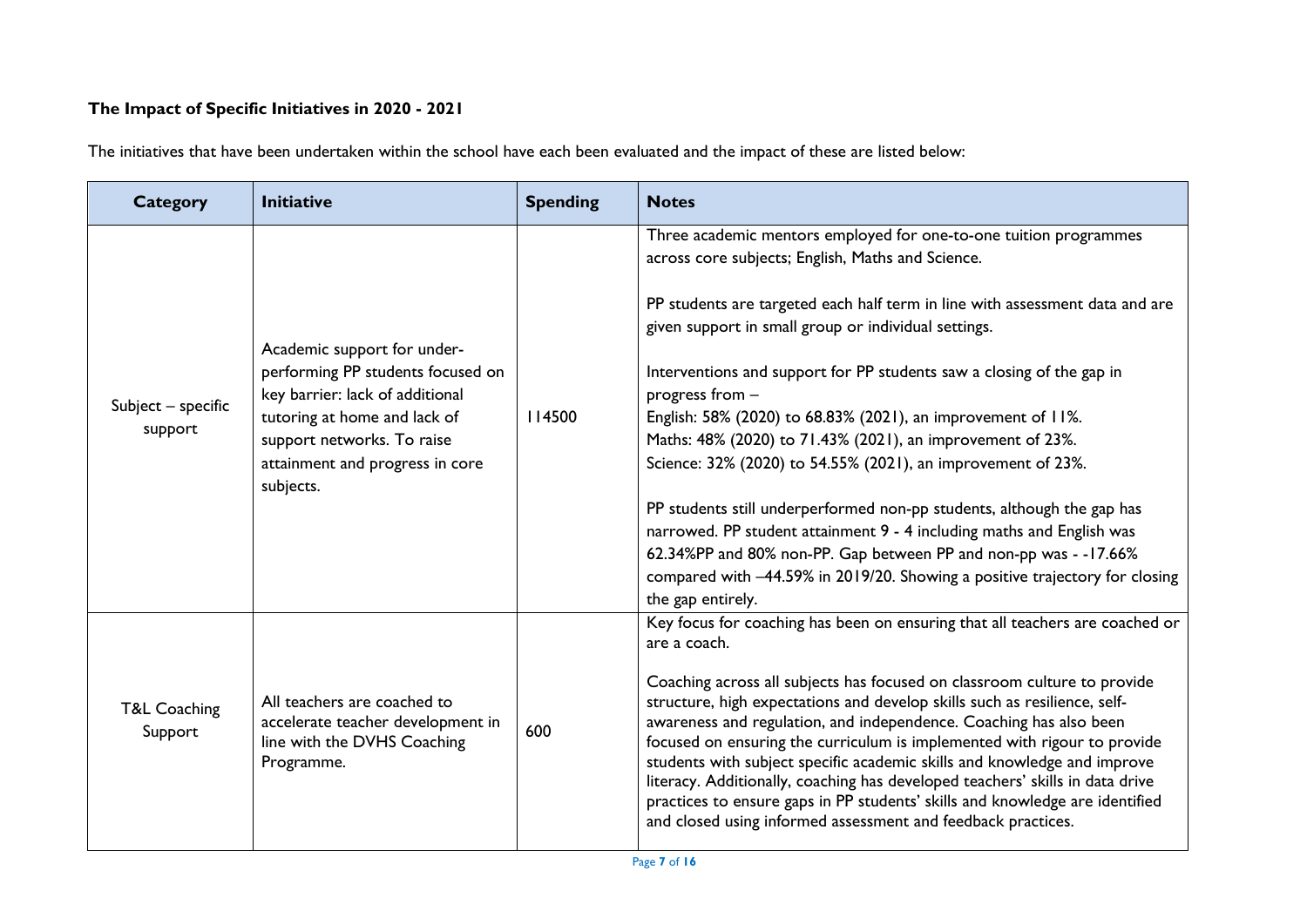|                                                                         |                                                                                                                                                                                                   |       | Coaching has improved teaching and learning across the academy and as a<br>result students' attainment has improved across all core subjects. Progress 8<br>PP results improved from -1.26 (at the start of the year) to -0.29 (summer<br>results).                                                                                                                                                                                                                                                                                                                                                                                                              |
|-------------------------------------------------------------------------|---------------------------------------------------------------------------------------------------------------------------------------------------------------------------------------------------|-------|------------------------------------------------------------------------------------------------------------------------------------------------------------------------------------------------------------------------------------------------------------------------------------------------------------------------------------------------------------------------------------------------------------------------------------------------------------------------------------------------------------------------------------------------------------------------------------------------------------------------------------------------------------------|
| Holiday<br>study<br>initiatives                                         | Weekend and holiday revision<br>funding and resourcing                                                                                                                                            | 5000  | Attendance at weekend and half term intervention sessions has been very<br>successful. Subject teachers targeted PP students for additional support in<br>response to data.<br>Weekend sessions were primarily focused on core subjects, including<br>English, science, maths and history.<br>Attendance of PP students at the weekend sessions has been particularly<br>successful in enabling student to achieve these results.<br>Bootcamps could not run due to Covid-19 but are planned for next<br>academic year.                                                                                                                                          |
| Attendance support                                                      | Attendance support (including 60%<br>of attendance officer and<br>attendance assistant) to overcome<br>the barrier of lower than average<br>attendance amongst PP students                        | 11000 | An Attendance Officer and Attendance Assistant are in post and developed<br>initiatives and interventions to improve PP student attendance.<br>Initiatives this year have included sending a morning minibus to collect<br>students and bring them to school, providing students with free breakfast to<br>encourage attendance and regular contact with home to develop parental<br>relationships and raise awareness of the importance of attendance. In<br>addition to punctuality and attendance reports, tutor support to ensure PP<br>students attendance is followed up with contact home and a rewards system<br>for students whose attendance improved. |
| Whole school CPD<br>focussed on marking<br>and assessment<br>strategies | Staff CPD on accelerating student<br>achievement using the uncommon<br>school methodology. Closing the<br>vocabulary gap a focus of CPD and<br>included in a new marketing and<br>feedback policy | £600  | All disadvantaged students who have a reading age of below age 9 receive<br>weekly targeted reading intervention. Interventions and support for<br>disadvantaged students saw a closing of the gap from -0.25 (2020) to $+0.1$<br>$(2021)$ , an improvement of + 0.85.                                                                                                                                                                                                                                                                                                                                                                                           |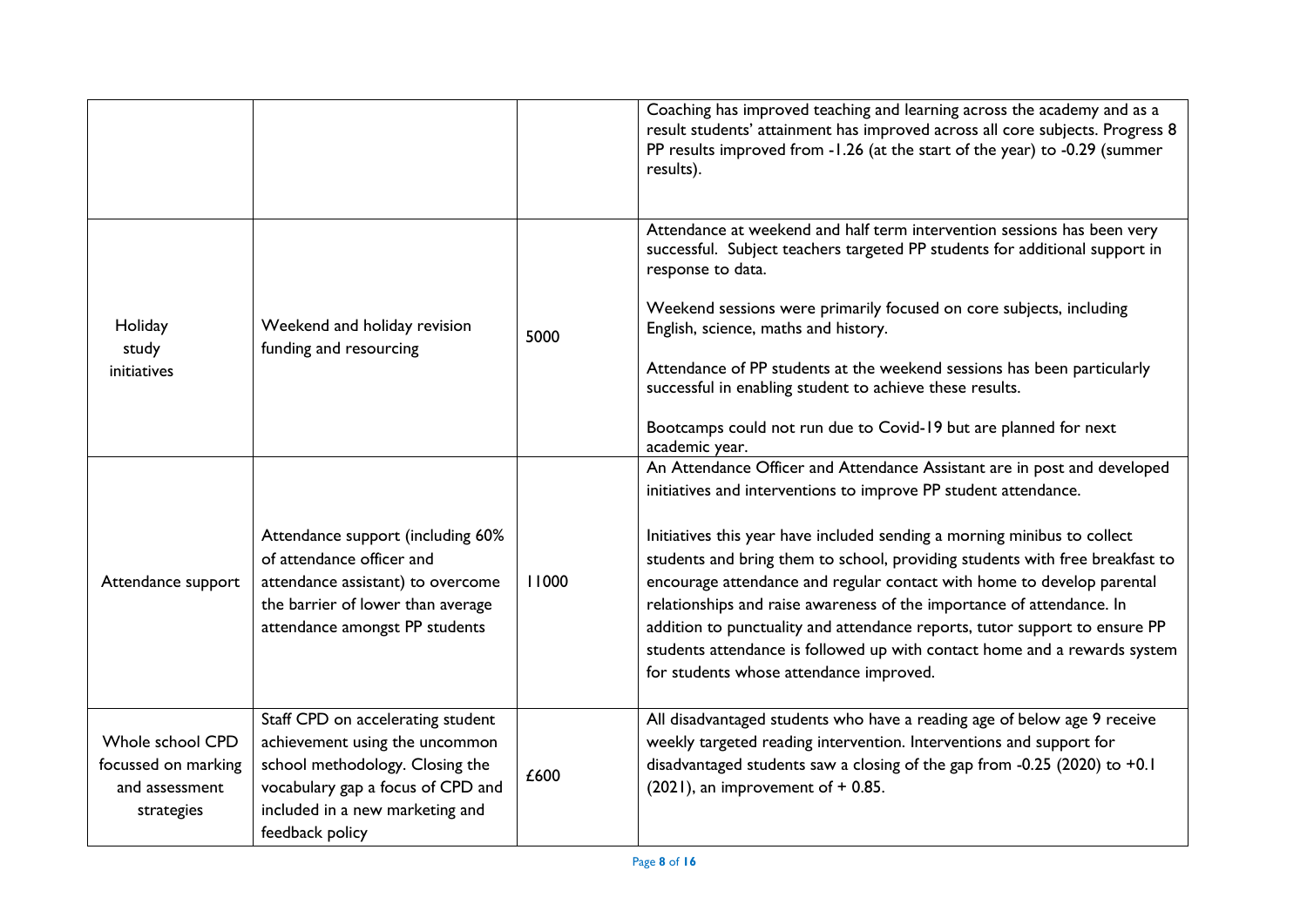|                     | Despite the fact that TAs are                                      |         | Data of the SEND PP stuents needed here. PP students are targeted each      |
|---------------------|--------------------------------------------------------------------|---------|-----------------------------------------------------------------------------|
|                     | primarily focussed on SEND,                                        |         | half term in line with assessment data and are given support in small group |
|                     | 21.52% of PP students are also                                     |         | or individual settings.                                                     |
|                     | SEND students and are eligible                                     |         |                                                                             |
| Teaching assistants | for PP and there are overlaps in                                   |         | In 2021 there were 14 pupils who were both SEND and PP. Their P8 was -      |
|                     | their needs.                                                       |         | 1.02. In 2020, there were 3 pupils who were both SEND and PP. Their P8      |
|                     |                                                                    |         | was -0.58.                                                                  |
|                     |                                                                    | £58,578 |                                                                             |
|                     |                                                                    |         | Having 2 teachers per teaching group means small group work is high         |
|                     | Fully qualified teaching staff                                     |         | impact and ensures no student is left behind. Individual students have      |
| Deployment of co-   | supporting in other lessons                                        |         | much more personal attention where their individual needs can be met        |
| teachers            | (Maths and French). 10 lessons                                     |         | more easily.                                                                |
|                     | a week are co-taught in Maths,<br>1 lesson is co-taught in French. |         |                                                                             |
|                     |                                                                    | 20000   | Maths 9-4% 48% in 2020 compared to 71.43% in 2021.                          |
|                     | part of the Period 6<br>As                                         |         | Successfully provided the extra time disadvantaged pupils needed for        |
|                     | (3:00)<br>programme<br>3:45<br>$\overline{\phantom{0}}$            |         | the whole year. This allowed progress to be made in all subjects as         |
|                     | Mon/Wed/Thurs,<br>$3:00 - 3:30$<br>Tues/Fri) KS4 receive an extra  |         | shown in the whole school results analysis document.                        |
|                     | 3.25 hours a week in all their                                     |         |                                                                             |
| Small group         | subject areas. These help to                                       |         |                                                                             |
| intervention        | develop their basic skills in that                                 | £68,000 |                                                                             |
|                     | subject area.                                                      |         |                                                                             |
|                     |                                                                    |         |                                                                             |
|                     | (136 pupils are disadvantaged in<br>KS4 which is 34% of the        |         |                                                                             |
|                     | disadvantaged cohort)                                              |         |                                                                             |
|                     |                                                                    |         | KS3 disadvantaged pupils progress following literacy interventions in       |
|                     |                                                                    |         | 2020-2021.                                                                  |
|                     | 10 hours a week of a L3 TA and a                                   |         | Year 7 Number of pupils making progress:                                    |
| Literacy            | HLTA for 40 weeks. Provided small                                  |         | 1 - 12 month 20%                                                            |
| interventions       | group/one to one reading                                           |         | 12 - 24 months 8%                                                           |
|                     | intervention for PP students.                                      |         | 24+ months 24%<br>25 pupils received reading intervention.                  |
|                     |                                                                    |         |                                                                             |
|                     |                                                                    | 16656   | Year 8 Number of pupils making progress:                                    |
|                     |                                                                    |         | Page 9 of 16                                                                |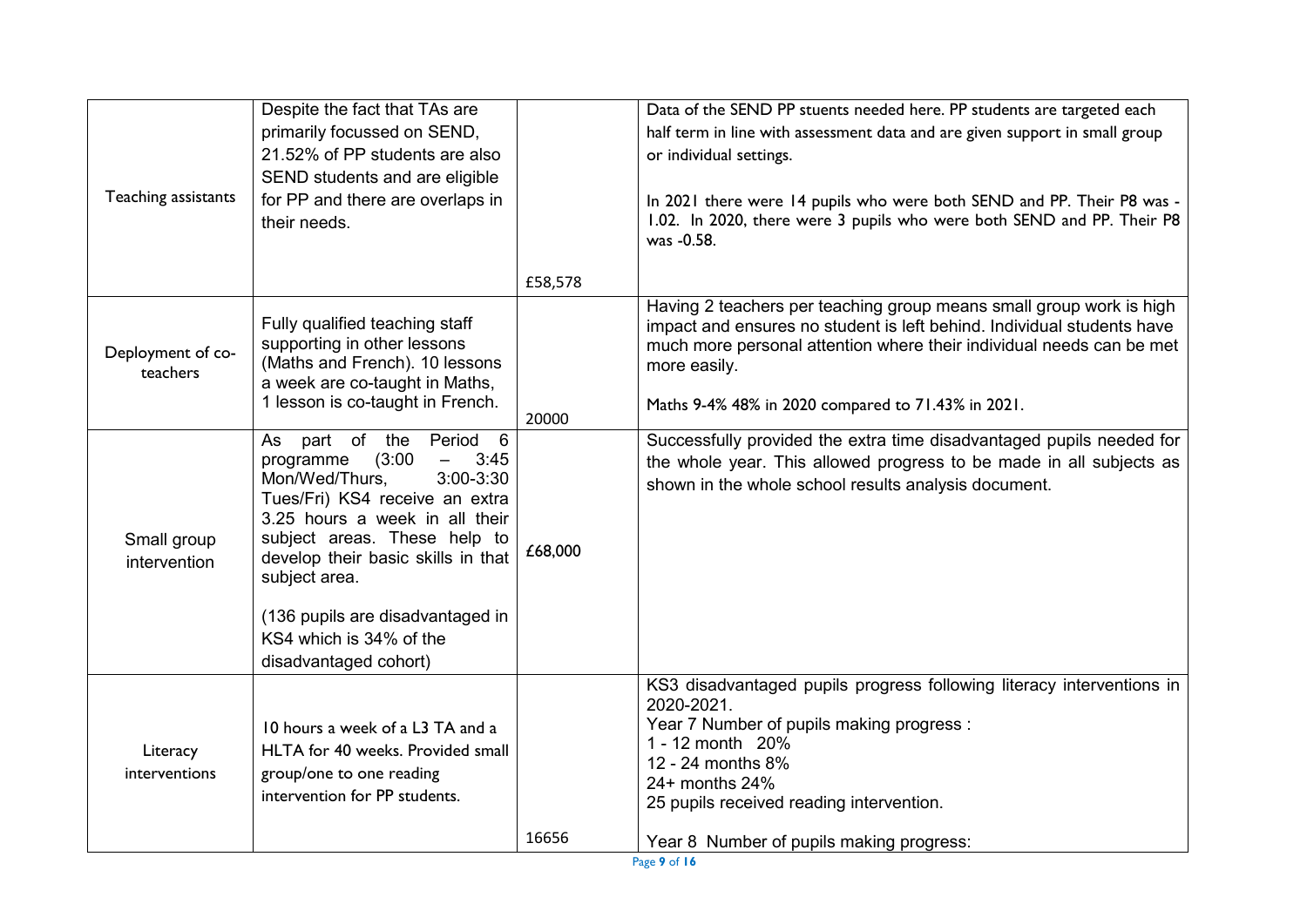|                                                                  |                                                                                                                                                                                                                                                                                                      |         | 1 - 12 month 12%<br>12 - 24 months 12%<br>24+ months 16%<br>17 pupils received reading intervention.<br>Year 9 - Number of pupils making progress:<br>1 - 12 month 0%<br>12 - 24 months 0%<br>$24+$ months 66%<br>3 pupils received reading intervention.                                                                                                                                                                       |
|------------------------------------------------------------------|------------------------------------------------------------------------------------------------------------------------------------------------------------------------------------------------------------------------------------------------------------------------------------------------------|---------|---------------------------------------------------------------------------------------------------------------------------------------------------------------------------------------------------------------------------------------------------------------------------------------------------------------------------------------------------------------------------------------------------------------------------------|
| Financial assistance<br>for uniform and<br>subsidised trips      | PP funding was used across a<br>range of extra curriculur school<br>trips to allow students to access<br>new experiences and widen<br>their horizons. Many would not<br>of been able to attend these<br>trips with the PP subsidy. Trips<br>included: London cultural trip,<br>reward events.        | £800    | Attendance of these pupils also increased if they feel more confident<br>coming into school without the fear of standing out of looking different.<br>Attendance data needed here of PP pupils compared with 2020.                                                                                                                                                                                                              |
| Financial assistance<br>for revision guides<br>for Core Subjects | It is important that pupils from<br>disadvantaged backgrounds are<br>able to access all educational<br>experiences and by providing<br>financial assistance with their<br>school uniform and/or revision<br>materials, it enables them to<br>access their learning the same<br>as non PP pupils are. | £12,000 | See data above. Demonstrates a positive trajectory in attainment and<br>progress of disadvantaged pupils.                                                                                                                                                                                                                                                                                                                       |
| Technological<br>resources                                       | Purchased Century Tech for<br>whole school to supplement<br>learning in Eng/Ma/Sci targeted<br>at PP students                                                                                                                                                                                        | £6,068  | There is clear evidence that digital technology approaches are more<br>beneficial for writing and mathematics practice than spelling and<br>problem solving, and there is some evidence that they are more<br>effective with young learners. Century Tech was used effectively by<br>students in all year groups - especially during the lockdown periods of<br>the pandemic. It allowed teachers to track and monitor students |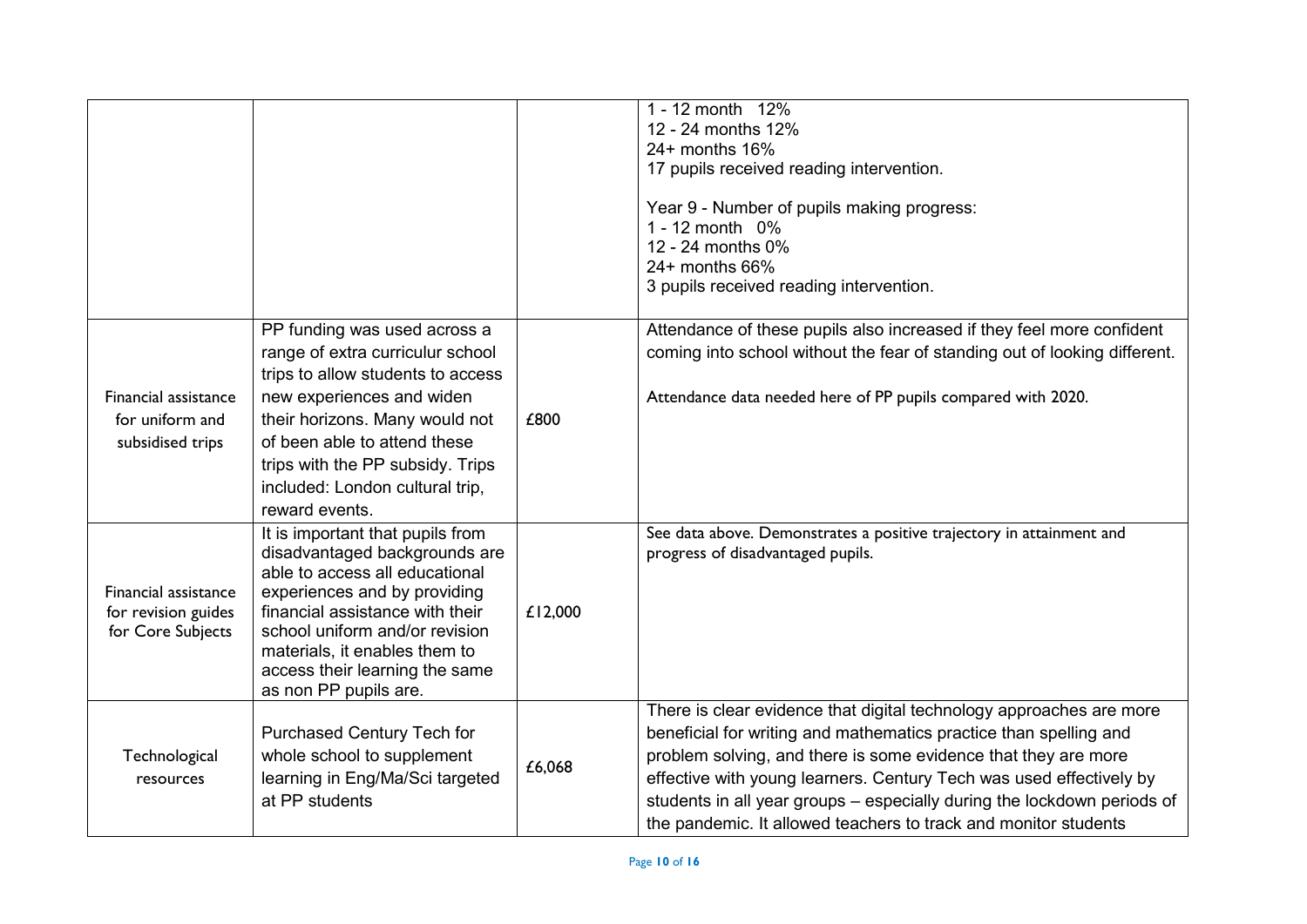|                                |                                                                                                                                                                                                                                                                                                                                                                                                                                                 |         | progress and close gaps immediately. Reports were able to be run to<br>show the progress of PP pupils regularly by subject leads.                                                                                                                                                                                                                                                                                                                                                                                                                                                                                                                                                                                                                                                                                                                                                                                                                                                                                                                                                                                      |
|--------------------------------|-------------------------------------------------------------------------------------------------------------------------------------------------------------------------------------------------------------------------------------------------------------------------------------------------------------------------------------------------------------------------------------------------------------------------------------------------|---------|------------------------------------------------------------------------------------------------------------------------------------------------------------------------------------------------------------------------------------------------------------------------------------------------------------------------------------------------------------------------------------------------------------------------------------------------------------------------------------------------------------------------------------------------------------------------------------------------------------------------------------------------------------------------------------------------------------------------------------------------------------------------------------------------------------------------------------------------------------------------------------------------------------------------------------------------------------------------------------------------------------------------------------------------------------------------------------------------------------------------|
| Careers                        | Risk of becoming NEET<br>programme from the local<br>authority where year 10 PP<br>students are given specific<br>career guidance/opportunities<br>/visits to encourage them to<br>seek employment or education<br>after leaving DVHS.                                                                                                                                                                                                          | £225    | Regular monitoring of career guidance and how PP pupils are<br>responding to this for instance a change in ambitions and goals. Last<br>year there was only 2 pupils classed as NEET, and 100% of pupils<br>completed at least one application form.                                                                                                                                                                                                                                                                                                                                                                                                                                                                                                                                                                                                                                                                                                                                                                                                                                                                   |
| Data anlysis                   | 4matrix subscription                                                                                                                                                                                                                                                                                                                                                                                                                            | £4,000  | Using data on the progress of PP student is crucial if students' needs<br>are to be met effectively in the classroom and any behaviour<br>interventions identified. PP gap analysis is included in each data<br>summary and then actioned by subject leaders.                                                                                                                                                                                                                                                                                                                                                                                                                                                                                                                                                                                                                                                                                                                                                                                                                                                          |
| Breakfast and<br>homework club | Morning for I hour a day staffed by<br>a L3 TA. Provodiing refreshments<br>for PP and vulnerable students in<br>the morning and at the end of the<br>day.                                                                                                                                                                                                                                                                                       | £600.00 | This was not fully taken on by many PP students due to the staggered start<br>times as a result of Covid-19. Attendance at homework club for KS3 pupils<br>was more attended than breakfast.                                                                                                                                                                                                                                                                                                                                                                                                                                                                                                                                                                                                                                                                                                                                                                                                                                                                                                                           |
| Raising aspirations            | 6 disadvantaged pupils from year 8<br>and 4 disadvantaged pupils from<br>year 9 took part in The Scholars<br>Programme, hosted by The Brilliant<br>Club. The aim is to support pupils<br>from disadvantaged backgrounds to<br>develop their skills, knowledge and<br>confidence to thrive in their<br>studies. We want to encourage<br>these young people to aspire to<br>study at selective universities when<br>they leave school/sixth form. | £1,600  | An understanding of the university options available to pupils in the future.<br>Pupils have developed their resilience on the programme by taking part in<br>the programme and investing a lot of their own time into their projects.<br>COVID had an impact on its success due to the pupils not being able to<br>attend the university itself/experience a lecture in the university<br>setting/building. Pupils were expected to write an academic essay which<br>developed their critical thinking, writing and editing skills (all essential skills<br>for further academic study).<br>For example, BA (Year 8) explored the topic of Feminism and how Medusa,<br>in particular, suffered from this. BA researched and discussed Greek<br>mythology and also the origins of the feminist theory.<br>PTE data shows that BA is performing at 'much higher' in the progress<br>category and has a higher than average SAS score of 114.<br>PTE data shows that MM (Year 8) has a SAS score of 134 and is ranked<br>second highest in the year group. Her progress category is also 'much<br>higher' than expected. |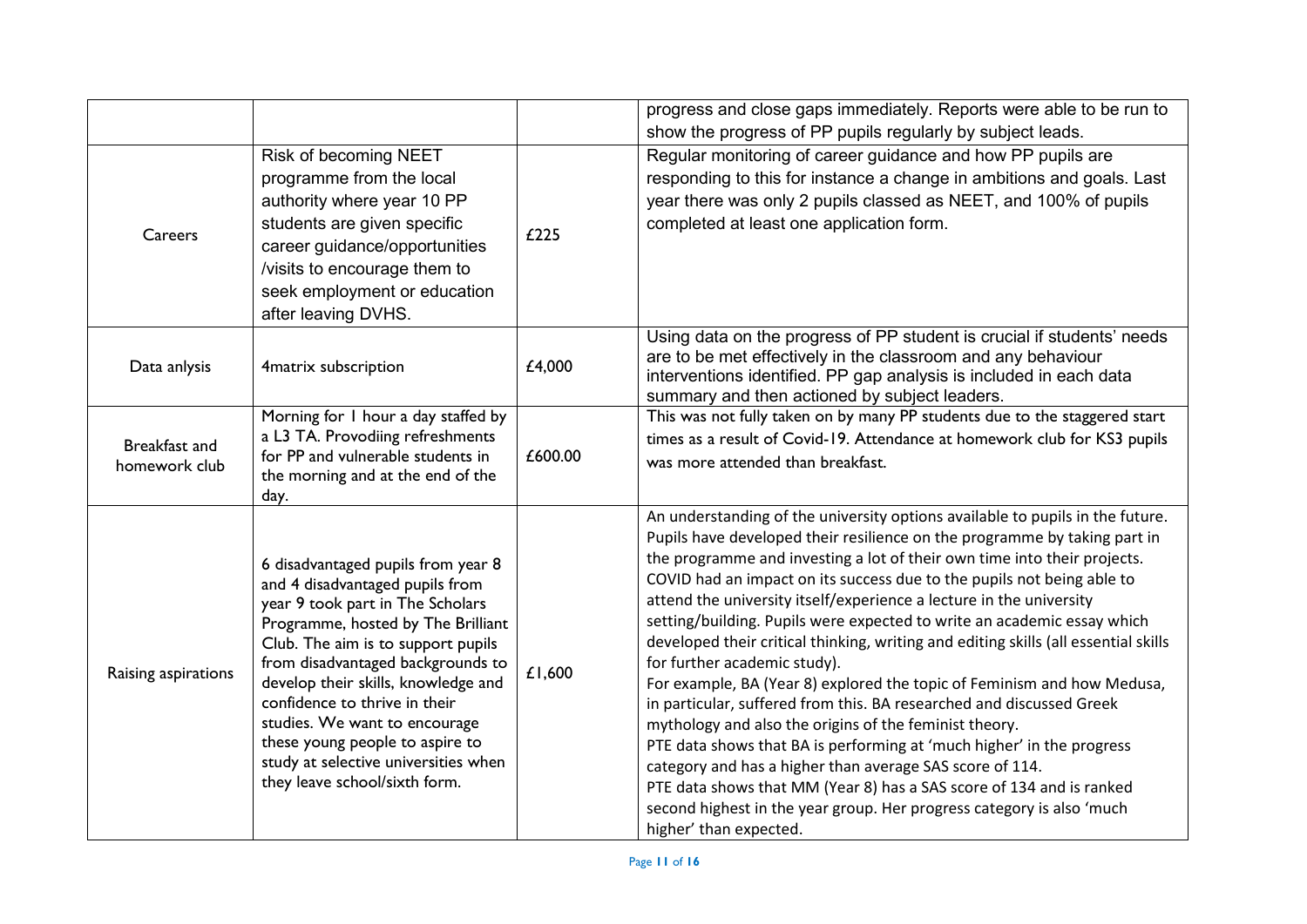|                               |             | TS (Year 9) is working as 'expected' with her SAS score at 105 (slightly above<br>average).<br>TH (Year 9) has a SAS score of 113 and is ranked $7th$ in the year group.<br>Additional data can be attained if necessary - some pupils were absent<br>during the GL assessments. |
|-------------------------------|-------------|----------------------------------------------------------------------------------------------------------------------------------------------------------------------------------------------------------------------------------------------------------------------------------|
|                               |             |                                                                                                                                                                                                                                                                                  |
| Total                         | £320,227.00 |                                                                                                                                                                                                                                                                                  |
| <b>DFE Allocation</b>         | £323,268    |                                                                                                                                                                                                                                                                                  |
| Shortfall (made up by school) | N/A         |                                                                                                                                                                                                                                                                                  |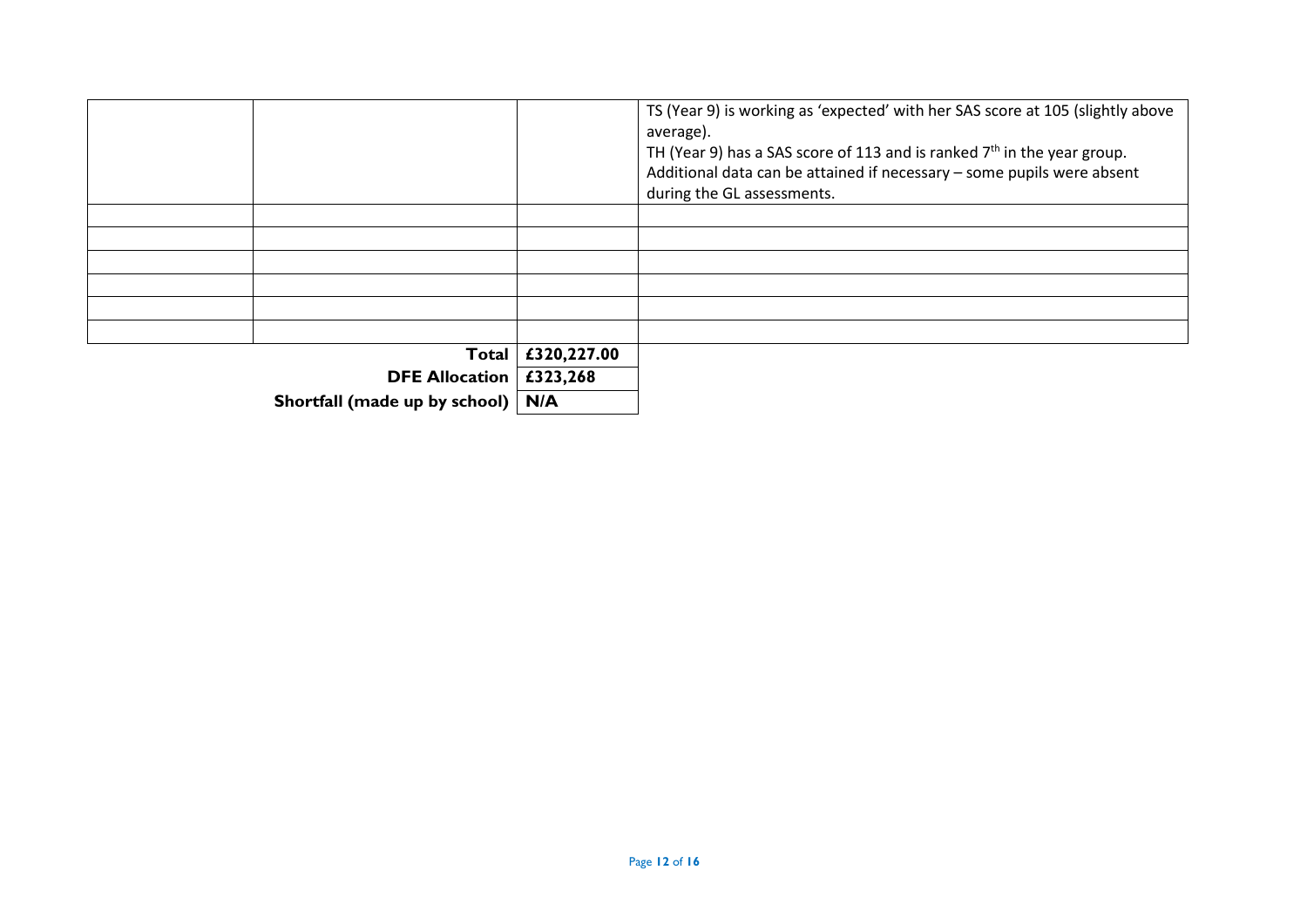# **DVHS Funding and Our Spending Plans for 2021 - 2022**

In 2021 – 2022, we intend on continuing with the tiered approach to PP spending, in line with evidenced based recommendations by the Sutton Trust (2019). Funding allocations will focus on three key areas:

- **1. Teaching**
- **2. Targeted academic support**
- **3. Wider strategies**

# **Teaching**

At DVHS we know that first quality teaching is one of the greatest levers in narrowing the attainment gap for disadvantaged students. Therefore, PP funding for this purpose will be distributed to focus on professional development opportunities for all teaching and support staff, training and support for early career teachers through our RQT Development programme, and recruitment and retention. The DVHS Coaching Programme will continue to drive forward teacher development, to ensure excellent and effective teaching is provided for all PP students. We aim to ensure through the coaching programme and our rigorous and responsive CPD programme that all teachers receive the support to continue improving and thus secure excellent progress and outcomes for the PP students in their care. In addition, with the support of Aldridge Education, DVHS staff will be provided with CPD related to teaching and supporting PP students enabling staff to build a tollkit of strategies to secure the best possible outcomes.

## **Targeted Academic Support**

At DVHS our practices are data driven, this enables PP funding to be allocated in a responsive way to ensure all PP students receive support that meets their individual needs. Targeted academic support will include structured interventions, small group tuition and academic support. Teachers will receive an ongoing programme of professional development in data driven instruction to ensure they are identifying PP students (who are not making expected progress) and implementing effective interventions to close the gaps.

## **Wider strategies**

At DVHS we know that PP students face a number of barriers in education, to complement our work on accelerating teacher development and targeted academic support, we will ensure all PP students are offered opportunities to overcome the difficulties they face. Strategies will include support for attendance, behaviour and emotional wellbeing as well as opportunities for enrichment, increasing cultural capital and personal development. The strategies we provide will be provided by DVHS staff and external agencies and evaluated to ensure they have impact on non-academic success for all PP students.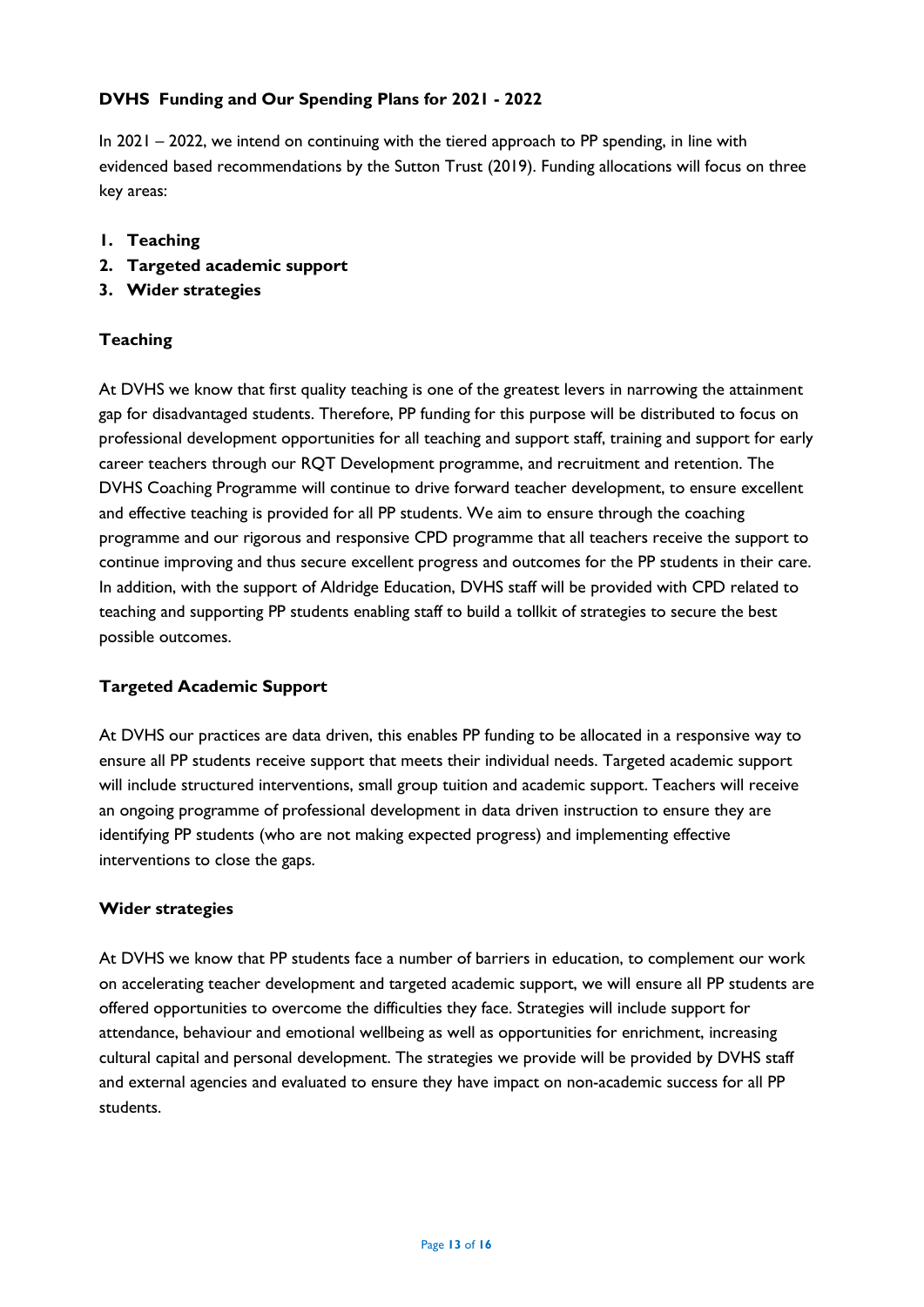| <b>Category</b>                  | <b>Initiative</b>                                                                                                                     | <b>Spending</b> |        |  |
|----------------------------------|---------------------------------------------------------------------------------------------------------------------------------------|-----------------|--------|--|
| Subject - specific support       | Targeted Academic Support (one-to-one and small group<br>tuition)                                                                     | £               | 48050  |  |
|                                  | Higher level teaching assistants (HLTAs) (65% of salaries)                                                                            | £               | 76230  |  |
| T&L Coaching and<br>Development  | Senior leader providing intensive teaching and learning<br>support to improve the quality of first teaching.                          |                 | 5000   |  |
| Holiday study initiatives        | Weekend and holiday revision funding and resourcing                                                                                   |                 | 5000   |  |
| Attendance support               | Attendance support (including 60% of attendance officer<br>and 60% Assistant                                                          | £               | 36142  |  |
| Pastoral support                 | Engagement specialists (60% of Head of Year salaries)                                                                                 |                 | 58476  |  |
| Additional pastoral support      | Through the provision of additional school counsellors                                                                                |                 | 10600  |  |
| <b>Breakfast Club</b>            | Provisions and staffing                                                                                                               | £               | 2000   |  |
| <b>Lunch and Homework Clubs</b>  | Afterschool clubs to support disadvantaged in catch-up<br>and enrichment activities                                                   | £               | 4000   |  |
| Music and Arts                   | Subsidies on music lessons for disadvantaged students                                                                                 | £               | 3000   |  |
| Rewards                          | Rewards to support progress and attendance to<br>initiatives                                                                          | £               | 5000   |  |
| Year II PP Intervention          | Targeted initiatives in Year 11                                                                                                       | £               | 10000  |  |
| Year 7-10 PP Intervention        | Targeted initiatives in Years 7-10                                                                                                    | £               | 5000   |  |
| D of E programme                 | Access to the DofE Award offered to all PP students as<br>part of a wider strategy to provide additional enrichment<br>opportunities. |                 | 3000   |  |
| <b>Online Learning Provision</b> | Portion of subscription to Classcharts, Hegarty and<br>Century Tech to support independent study and catch<br>up.                     |                 | 37617  |  |
| Year 11 Mentoring<br>programme   | Mentoring programme for ALL year 11 students to build<br>resilience, exam skills and independent learning                             |                 | 5000   |  |
| Literacy intervention            | Reading programme to close gaps and improve literacy in<br>PP students who are below age related expectations.                        | £               | 10000  |  |
| PP Lead                          | Proportion of the salary for the PP Lead in the academy                                                                               | £               | 5000   |  |
| Offsite Visits Hardship Fund     | Hardship fund to enable disadvantaged students to access<br>offsite provision                                                         |                 | 2000   |  |
| <b>Careers Guidance</b>          | Specific targeted CEIAG support provided by Elev8                                                                                     | £<br>5000       |        |  |
| Miscellaneous                    | Uniform concessions, unregistered FSM food etc.                                                                                       | £               | 1000   |  |
|                                  | Total                                                                                                                                 | £               | 337115 |  |
|                                  | £                                                                                                                                     | 337115          |        |  |
|                                  | £                                                                                                                                     | $\mathbf 0$     |        |  |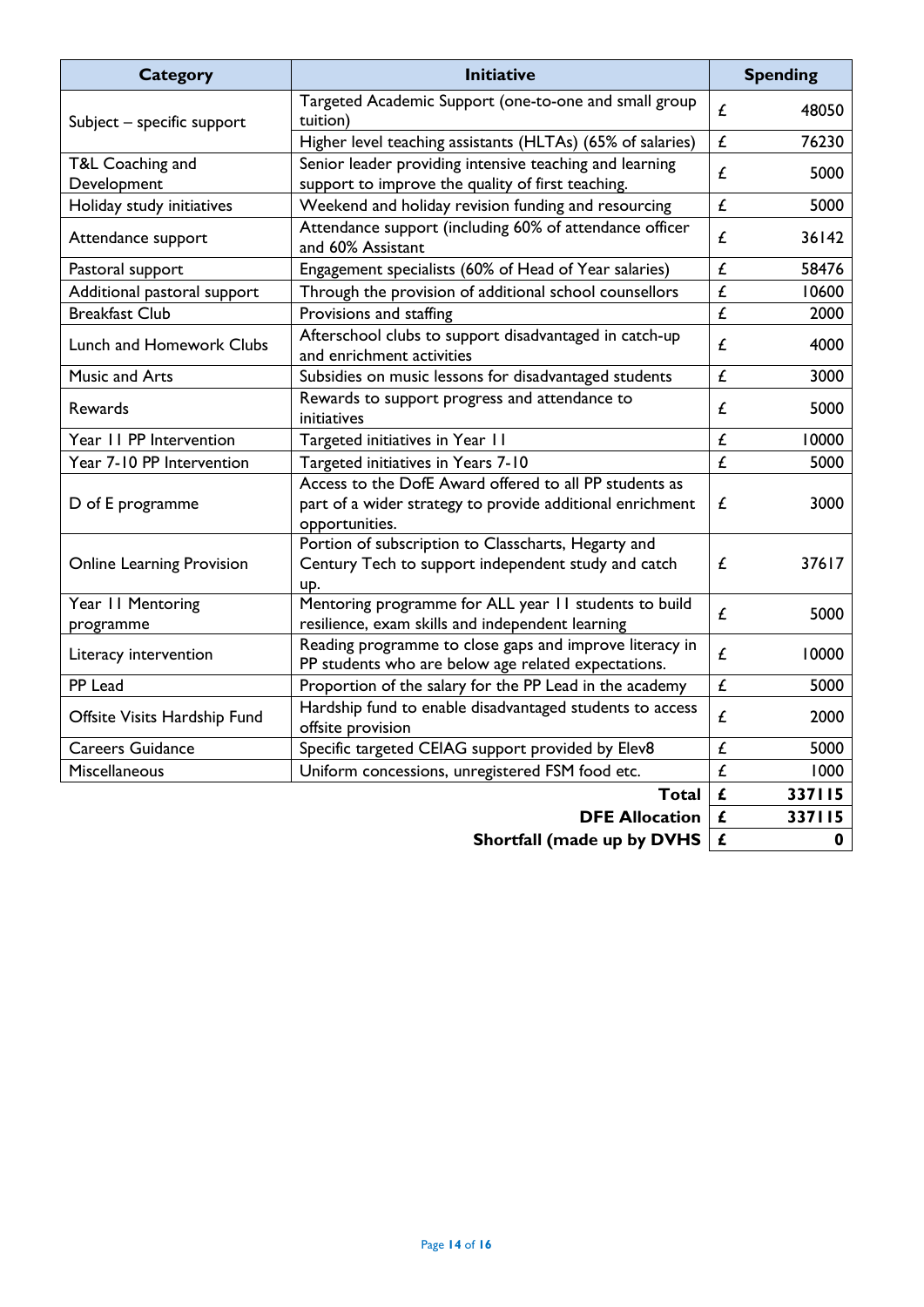# **Coronavirus (COVID-9) Catch Up Premium 2020 - 21**

#### **What is the Catch up Premium?**

To mitigate the impact of school closures as a result of Coronavirus, the DfE launched the 'Coronavirus (COVID-19) Catch up Premium' for all students attending school in the academic year 2020-21. The premium has been allocated to enable schools to offer additional catch up provision for students most disadvantaged by the school closures during the academic year 2019-20, with the aim of supporting students to make up for lost teaching time.

#### **What is the value?**

Secondary schools' allocations have been calculated on a per student basis, providing each school with a total of £80 for each student in years 7 through to 11. The funding will be provided to schools in three trances; first payment in autumn 2020, second payment in early 2021 and the final payment in the summer term 2021.

At DVHS, the value of the catch up premium is summarised below:

Years 7-11: **£52 960** (662 students eligible)

#### **How will we allocate the Catch up Premium funding?**

| <b>Category</b>                |              | <b>Initiative</b>                           | Cost   |
|--------------------------------|--------------|---------------------------------------------|--------|
| <b>Targeted academic</b>       |              |                                             |        |
| mentors:                       |              |                                             |        |
| The first focus of our         |              |                                             |        |
| academic mentors work was      |              |                                             |        |
| to close gaps and support the  |              |                                             |        |
| knowledge, skills and          |              |                                             |        |
| understanding of many of pupil |              |                                             |        |
| premium students in English,   |              | Employment of an academic mentor in maths;  | £21466 |
| maths and science. This work   |              |                                             |        |
| took place before the school   | 2.           | Employment of an academic mentor in English | 14832  |
| day, throughout the school     |              |                                             |        |
| week, after school and at      | 3.           | Employment of an academic mentor in science | 17993  |
| weekends too. Teachers used    |              |                                             |        |
| their knowledge of what their  |              |                                             |        |
| students could and could not   |              |                                             |        |
| do in order to provide each    |              |                                             |        |
| academic mentor with a set of  |              |                                             |        |
| skills to develop, retest and  |              |                                             |        |
| then reteach.                  |              |                                             |        |
|                                |              |                                             |        |
|                                | <b>Total</b> |                                             | £      |
|                                |              | <b>DfE Allocation</b>                       | 52960  |
|                                |              | <b>Shortfall (made up by DVHS)</b>          | 6908   |

The employment of an Academic Mentor will enable targeted academic interventions to take place in order to make up for lost teaching time as a result of the Covid-19 closures. The Academic Mentor will be working with 10 targeted students from each year group who did not engage with online learning throughout closure. The students will receive a combination of in-class support, small group and one-to-one tuition and afterschool catch up sessions. In addition, the Academic Mentor will be